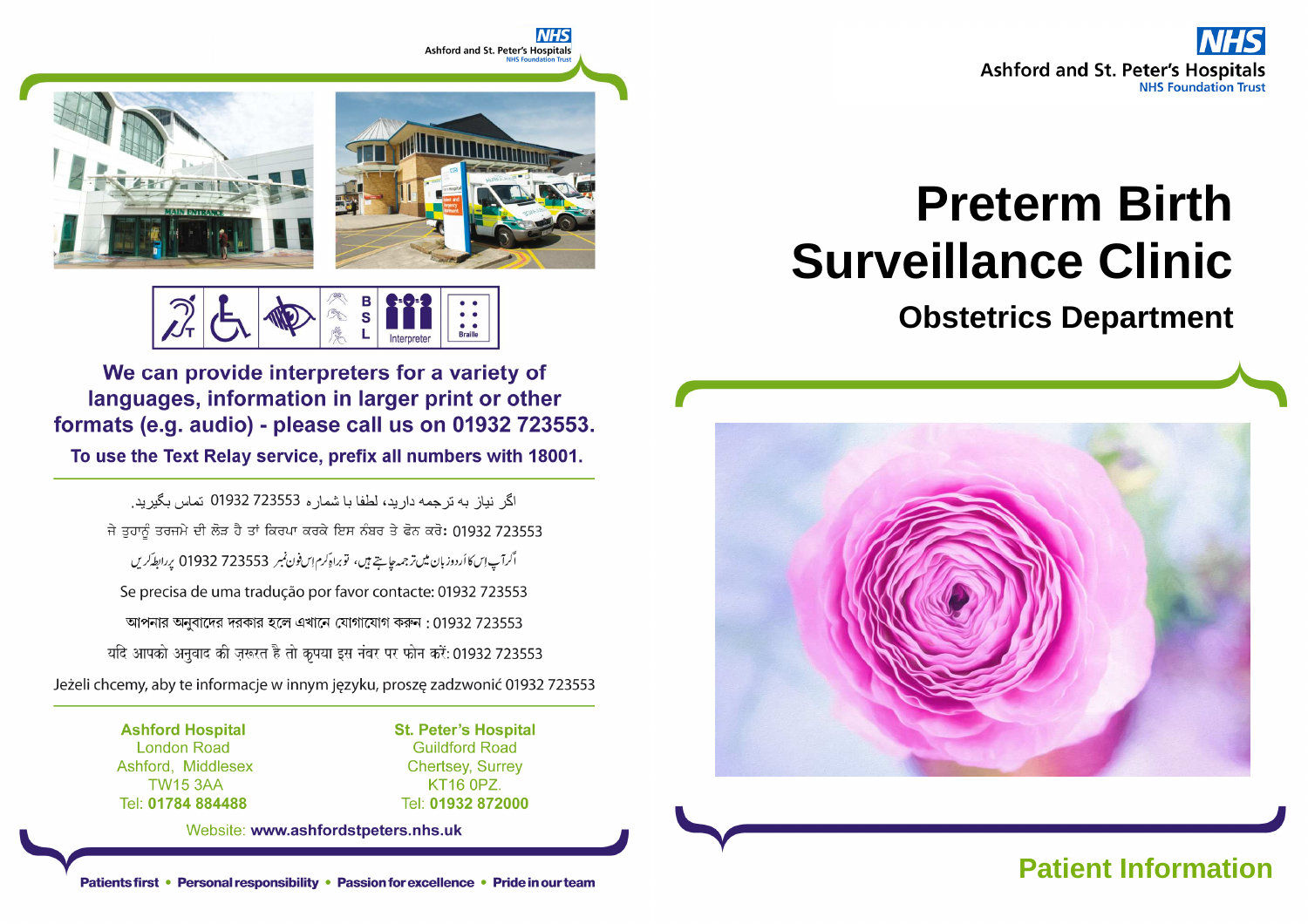#### **What is the Preterm Birth Clinic?**

The preterm birth clinic aims to provide extra care for women who may have a higher risk of having a baby born too early. The clinic is led by a Consultant Obstetrician.

#### **Why have I been referred to the clinic?**

You will be referred to this clinic early in your pregnancy if:

- you have had a miscarriage after 14 weeks of pregnancy
- you have had a previous spontaneous preterm birth before 34 weeks of pregnancy
- your waters broke before 34 weeks in a previous pregnancy
- you have had certain types of treatment to your cervix (for example, cone biopsy, LLETZ)
- you have a short cervix during a scan in this or a previous pregnancy
- you have had a cervical cerclage (stitch around the neck of your womb)

If you have one or more of these risk factors, it does not necessarily mean you will have a premature birth or late miscarriage.

#### **Further Information**

 We endeavour to provide an excellent service at all times, but should you have any concerns please, in the first instance, raise these with the Matron, Senior Nurse or Manager on duty.

 If they cannot resolve your concern, please contact our Patient Experience Team on 01932 723553 or email **asp-tr.patient.advice@nhs.net**. If you remain concerned, the team can also advise upon how to make a formal complaint.

| Author: Dr Megan Carr / Miss Lilian Ugwumadu |                            | <b>Department: Obstetrics</b> |                  |
|----------------------------------------------|----------------------------|-------------------------------|------------------|
| <b>Version: 1</b>                            | <b>Published: May 2019</b> |                               | Review: May 2021 |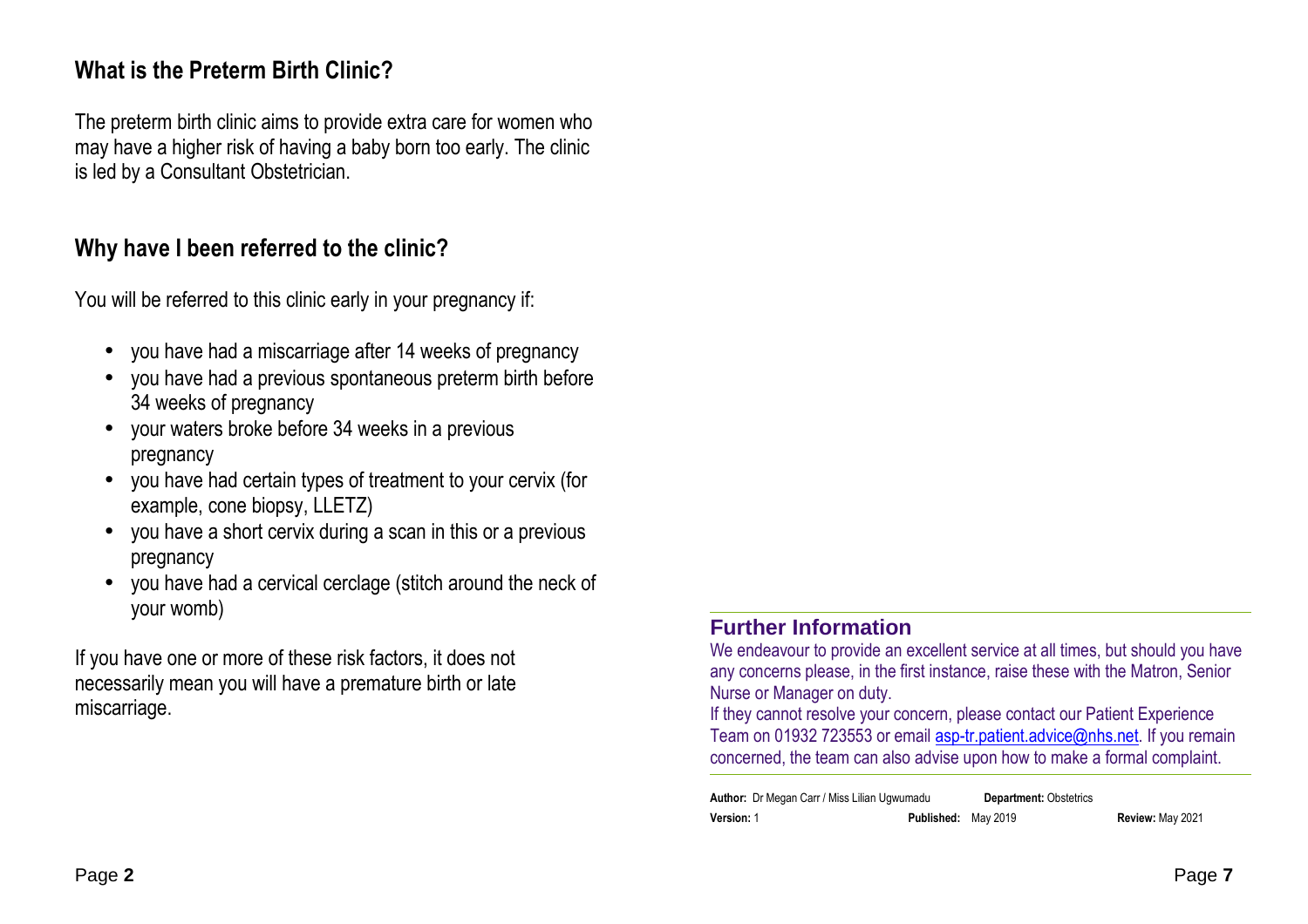#### **Who can I contact with queries and concerns?**

Contact the lead consultant for the clinic or one of the team, via the Antenatal Clinic phone number. Your Obstetrician or Midwife may also be able to answer any questions you have about your treatment.

#### **Where can I get more information?**

Royal College of Obstetricians & Gynaecologists www.rcog.org.uk

National Institute for Health and Care Excellence (NICE) www.nice.org.uk/guidance/ng25?unlid=10681351820173285455

#### **What will happen when I visit the clinic?**

- You will speak with a doctor who will ask about your history and discuss your personalised plan of care.
- Your plan will include what may happen if something changes while we are monitoring you.
- We will also provide you with support and reassurance during what may be an anxious time.
- It is important to understand that while there is evidence to suggest that monitoring and treatment can reduce your risk, unfortunately not all miscarriages and preterm births can be prevented.

### **What tests might I have?**

- A transvaginal scan, where we put an ultrasound probe into your vagina to measure the length of your cervix, because a short cervix increases your risk of a late miscarriage or premature birth.
- A urine test / vaginal swab test to check for infection because some infections may make early birth more likely.
- A vaginal swab testing for fetal fibronectin (fFN); A negative result on the fFN test means it's highly unlikely you will give birth in the next week or two, which can set your mind at ease. A positive result does not mean you will give birth early but you are at higher risk of this happening. If you have a positive result your plan of care will be reviewed with you.